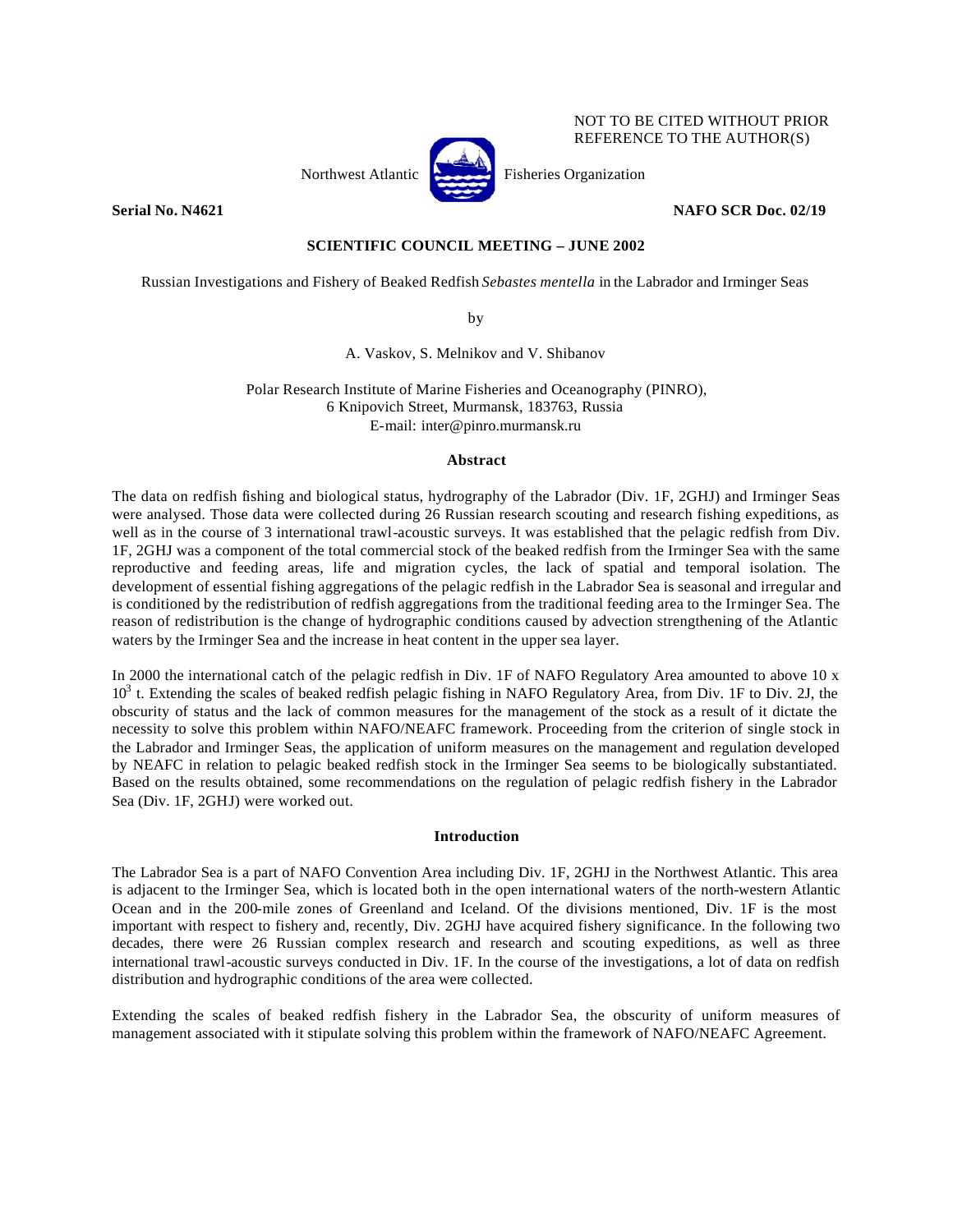#### **Results and Discussion**

In 1960-1998, the redfish from Div. 1F was, mainly, caught by bottom trawls on the shelf of Greenland. According to the statistical data from STATLANT 21A form, in 1960-1969, the total annual catch of the redfish gradually decreased to its maximum in 1961 and in 1969, amounting to 1.5 x  $10^3$  t (Table 1). The reduction in international catch had been noted before 1974. Since 1975 annual catches began growing and reached maximum in 1977 (14 x  $10<sup>3</sup>$  t). In 1990-1998, in this area, bottom fishery was carried out by all the countries occasionally.

In 1990-1991, 1999, Russian fishing trawlers fished redfish pelagic aggregations in Div. 1F, in the area, adjacent to the Irminger Sea, in those years, the catch varied from 0.4 to 0.5 x  $10^3$  t. Redfish fishing by mid-water trawls started, in essence, in 2000 and was, mainly, conditioned by the work of Russian (5.1 x  $10^3$ t) and German (4.5 x  $10^3$ t) vessels. In 2001, Russian vessels did not fish in Div. 1F, since the quota had been realized in the international waters of the Irminger Sea. The pelagic fishery of redfish by Russian vessels was executed in Div. 2HJ, in which the catch was equal to  $1.4 \times 10^3$  t.

The distribution of redfish aggregations in the Labrador and Irminger Seas was studied during the Russian summer TASs for pelagic redfish stock. In some years (1992, 1995-1997 and 1999) the surveys covered the area up to 53°N, 48°W (Magnusson *et al*., 1992; Pedchenko *et al*., 1995; Magnusson *et al*., 1996; Melnikov *et al*., 1998; Sigurdsson *et al*., 1999).

According to the data from the surveys in 1982-1991, the maximal densities of feeding redfish were related to 200 mile zone of the West Greenland and recorded to the east of 42°W (Shibanov *et al*., 1996; Pedchenko *et al*., 1996).

Since 1994, the shift of main redfish aggregations westward, to the Labrador Sea area (Fig. 1b-f) was registered. When conducting TAS, it was impossible to reach redfish zero densities in the south-west of feeding area. The change of hydrographic conditions in the Irminger Sea, in the traditional feeding area, starting in mid-1990s is assumed to be the main reason of it (Fig. 1a). The results from the surveys showed, that strengthening of advection in the Atlantic waters and the increase in heat content in the upper 200 m layer of the sea caused significant redistribution of fish aggregations by area and depth in 1994-1999 (Magnusson *et al*., 1994; Pedchenko *et al*., 1995; Magnusson *et al*., 1996; Melnikov *et al*., 1998; Sigurdsson *et al*., 1999). Further development of anomalous conditions in the surface sea layer in 1997-1999 resulted in redistribution of water masses over the area and essential shift of primary fish aggregations to the south-west of traditional feeding area in 2001 (Fig. 2).

The analysis of work of Russian commercial vessels in the Irminger and Labrador Seas in 2000-2001 showed seasonality and the similar character of distribution of beaked-redfish concentrations. The beginning of migrations southwestward was registered in June-July. In July 2000, Russian vessels going after fishing concentrations of beaked redfish moved to Div. 1F, where they fished till October (Fig. 3). In 2001, dense fishing concentrations were recorded in Div. 2J in August-September (Fig. 4). Later on, those concentrations started to migrate in the north and north-east direction to the area of Div. 1F and open part of the Irminger Sea, as well as to the 200-mile zone of Greenland.

The results from Russian and international TASs give us the reason to draw the conclusion that the pelagic redfish from the Labrador Sea is a component of the total beaked redfish commercial stock in the Irminger Sea that is corroborated by the similarity of length composition (Table 2). Besides, the investigations conducted on the Flemish Cap Bank, in the Labrador and Irminger Seas showed the differences in the parasitic fauna of the redfish from the Flemish Cap Bank and the two latter areas (Bakay, 1988). At the same time, the parasitic fauna of the redfish from the Labrador and Irminger Seas has the similar composition (Bakay, 2001). In particular, the analogous trend was also noticed while infesting redfish with the copepod *Sphyrion lumpi.* The available differences in the parasitic fauna of the redfish from the Flemish Cap Bank and the Irminger Sea in the level of the invasion with many common species including "parasitic" tags indicate the essential isolation of these groupings of which everyone was related to the certain area.

Thus, the commercial stock of the Labrador and Irminger Seas has a single reproductive and feeding area, common life and migration cycle and the lack of spatial and time isolation. Fishing concentrations of the pelagic redfish in the Labrador Sea are formed irregularly, by seasons and due to the redistribution of redfish concentrations from the traditional feeding area to the Irminger Sea (Melnikov *et al*., 2001). At present, the question on the relationship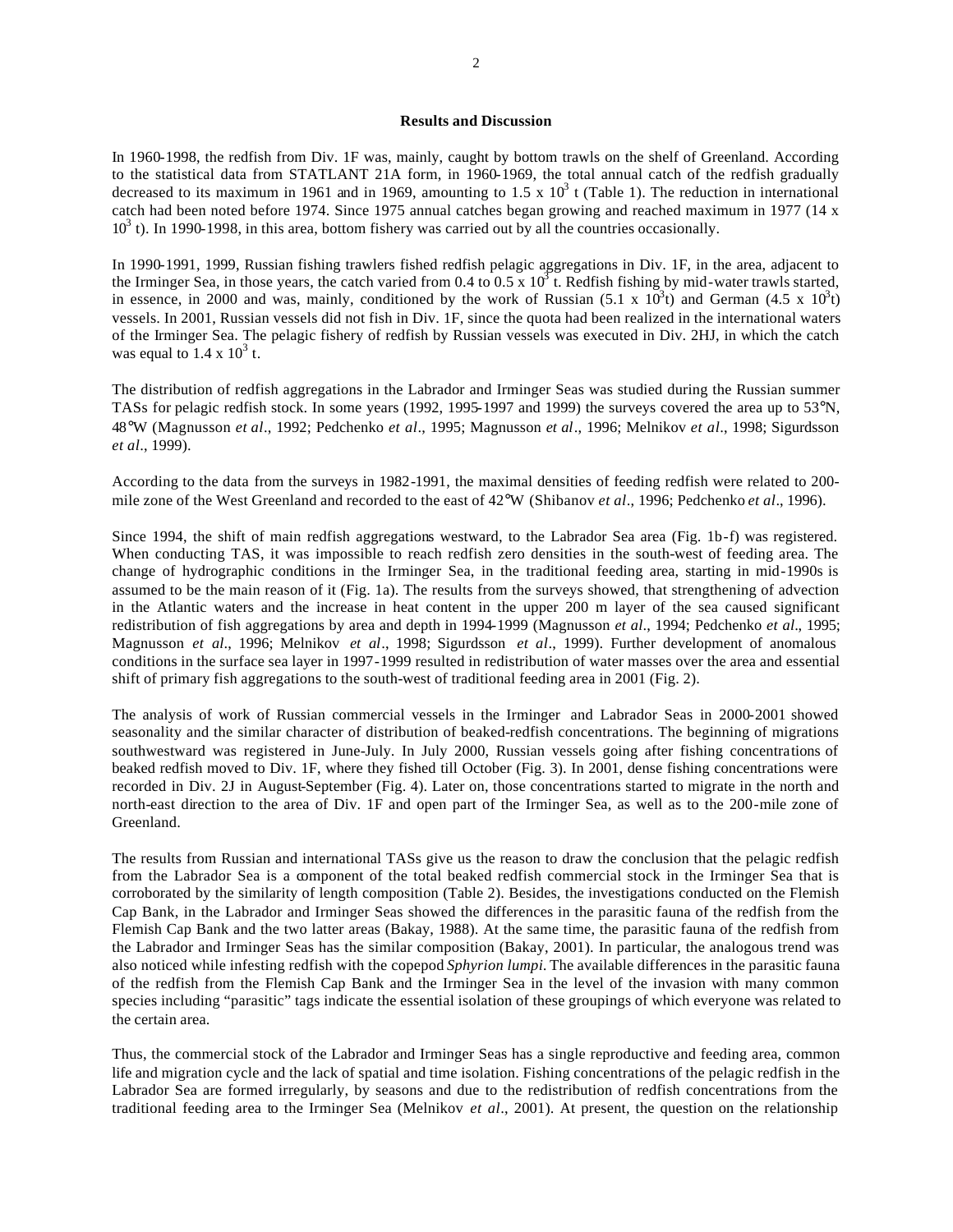between redfish pelagic concentrations in the Irminger and Labrador Seas in the upper 500-m layer and the redfish occurring on the shelf of Div. 2GHJ, within 200-mile fishing zone of Canada, remains to be obscure. But, starting from the period of redistribution of pelagic concentrations in these divisions, it may be assumed that this area cannot be the spawning part of the population habitat.

Based upon the criterion of unity of the redfish stock in the area of the Labrador and Irminger Seas, it is necessary to develop and apply the uniform measures on management and regulation of this stock for NAFO and NEAFC. Primarily, it concerns establishing TAC, dividing it into quotas and regulations of allowable mesh size in fishing gears.

According to fishing regulations adopted in NAFO (Conservation and Enforcement Measures, 2001), observers must be sent to all fishing vessels. The conservation of this position in the Uniform Regulation Measures of NAFO/NEAFC is considered to be reasonable, since besides the performance of control over the observance of fishing regulations by NAFO observers a lot of fishing and biological data are collected.

Notification of their vessels by NEAFC Contracting Parties in NAFO Secretariat with further exemption from notifications of the area change for the vessels having satellite tracking instrumentation might simplify the procedure of frequent and repeated crossing the border between NAFO and NEAFC Convention Areas by vessels during the fishing. At the present time, in NAFO, this regulation is applied for the vessels crossing the borders of the adjacent areas.

In accordance with Fishing Regulations adopted in NAFO, the mesh of 130 mm size is allowed to be used when bottom and pelagic fishery for all fish species, except capelin. This regulation measure is directed to the decrease in by-catch of fish with the length of less than established minimum commercial size and small immature fish. Russian investigations into the optimum mesh size when fishing beaked redfish in the Irminger Sea showed that 3%, 28% and 42% of catch biomass were selected when using 104 mm, 130 mm and 140 mm mesh size in the codend, respectively (Kondratyuk *et al*., 1998). With the mesh size of more than 100 mm more fish as long as 28-34 cm prevailing in the stock were selected. Starting from this and the fact that the portion of immature fish in 500 m layer is not great (less than 15-20%) applying 100 mm mesh is the most expedient when fishing beaked redfish pelagic concentrations in the Labrador Sea.

### **References**

ANON., 2001. Conservation and Enforcement Measures. NAFO/FC Doc.01/1, Serial No.N4349

BAKAY, Yu. I. 1988. Application of results from parasitological investigations in redfish (*Sebastes mentella* Travin) population structure studies. ICES C.M. 1988/G:35, 14 p.

- KONDRATYUK, YU.A., S.F. LISOVSKY, and A.K.CHUMAKOV. 1998. On the optimal mesh size in trawl codend in the directed beaked redfish fisheries in the Irminger Sea. ICES C.M. 1998/B:47, 24 p.
- MAGNUSSON, J., J.V. MAGNUSSON, P. REYNISSON, I. HALLGRIMSSON, A. DORCHENKOV, A. PEDCHENKO, and Yu. BAKAY. 1992. Report on the Icelandic and Russian acoustic survey on oceanic redfish in the Irminger Sea and adjacent waters, in May/July 1992. ICES CM 1992/G:51, 14 p.
- MAGNUSSON, J., K.H. NEDREAAS, J.V. MAGNUSSON, P. REYNISSON, and T. SIGURDSSON. 1994. Report on the joint Icelandic/Norwegian survey on oceanic redfish in the Irminger Sea and adjacent waters in June/July 1994. ICES CM 1994/G:44. 29 p.
- MAGNUSSON, J., J.V. MAGNUSSON, T. SIGURDSSON, P. REYNISSON, C. HAMMER, E. BETHKE, A. PEDCHENKO, E. GAVRILOV, S. MELNIKOV, M. ANTSIFEROV, and V. KISELEVA. 1996. Report on the Joint Icelandic/German/Russian Acoustic Survey on Oceanic Redfish in the Irminger Sea and Adjacent Waters in June-July 1996. ICES CM 1996/G:8, p.1-27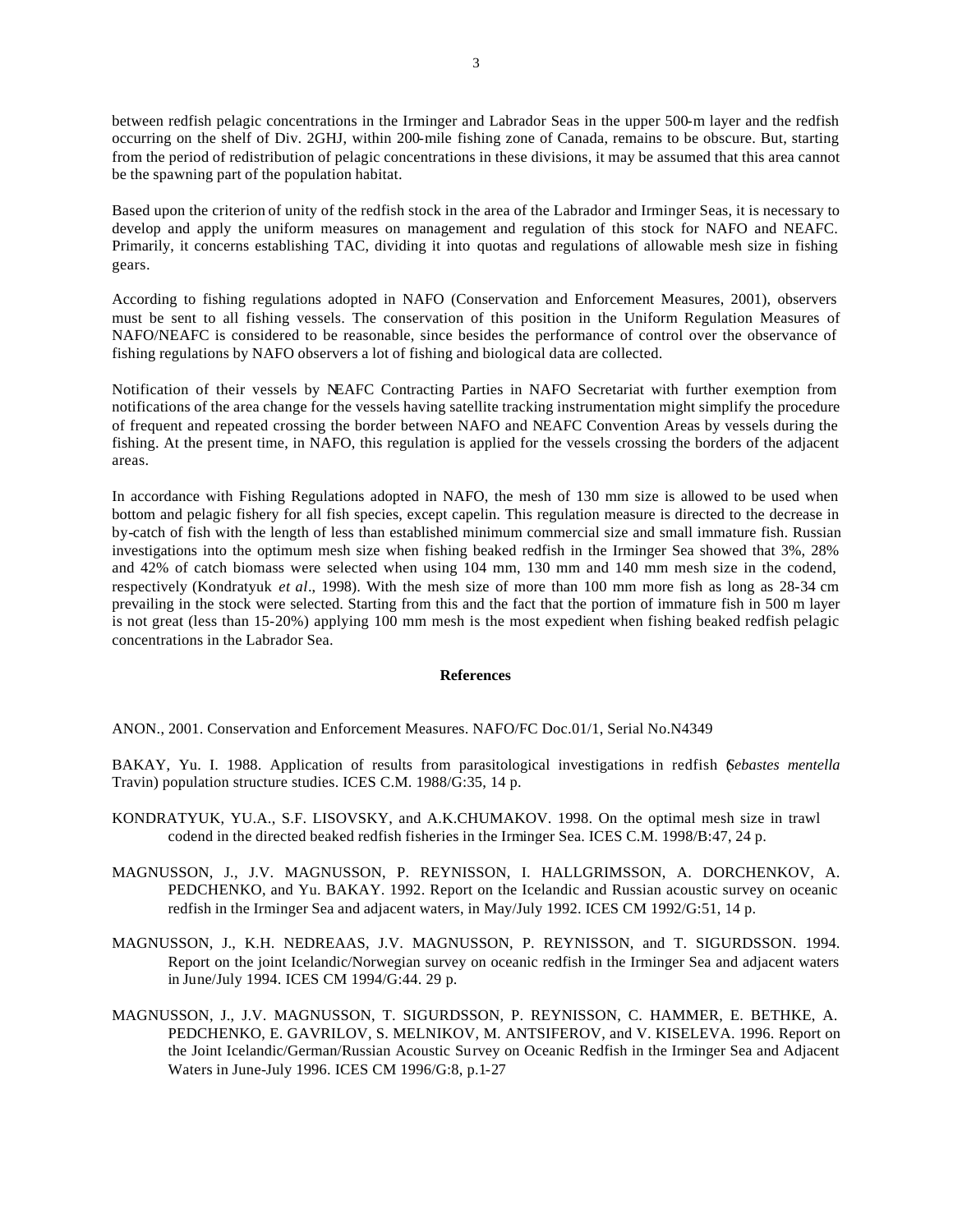- MELNIKOV, S.P., V.S. MAMYLOV, V.N. SHIBANOV, and A.P. PEDCHENKO. 1998. Results from Russian trawl-acoustic survey on *Sebastes mentella* stock of the Irminger Sea in 1997. ICES C.M. 1998/O:12, 8 p.
- MELNIKOV, S.P., A.P. PEDCHENKO, and V.N. SHIBANOV. 2001. Results from the Russian Investigations on Pelagic Redfish (*Sebastes mentella Travin*) in the Irminger Sea and in NAFO Division 1F. Serial No. N4388 NAFO SCR Doc. 01/20.
- PEDCHENKO, A.P., V.S. MAMYLOV, V.S. ZENKIN, V.N. SHIBANOV, and S.P. MELNIKOV. 1995. Results of Russian investigations in the Irminger Sea and adjacent waters in 1995. NEAFC. Working Group on Oceanic Redfish. London 1995. 18 p.
- PEDCHENKO, A.P., S.P. MELNIKOV, and V.N. SHIBANOV. 1996. Regularities of Feeding Concentrations of Redfish (*Sebastes mentella*) formation in the Irminger Sea. ICES CM 1996/G:45. 17 p.
- SHIBANOV, V.N., S.P. MELNIKOV, and A.P. PEDCHENKO. 1996. Dynamics of commercial stock of oceanictype redfish *Sebastes mentella* in the Irminger Sea in 1989-1995 from results of Russian summer trawlacoustic surveys. ICES C.M. 1996/G:46. 19 p.
- SIGURDSSON, T., H-J. RATZ, A. PEDCHENKO, V. MAMYLOV, J. MORTENSEN, E. BETHKE, C. STRANSKY, S. MELNIKOV, Yu. BAKAY, and K. DREVETNYAK. 1999. Report on the Joint Icelandic/German/ Russian Trawl-Acoustic Survey on Pelagic Redfish in the Irminger Sea and Adjacent Waters in June/July 1999/ACFM: 17. p.1-38.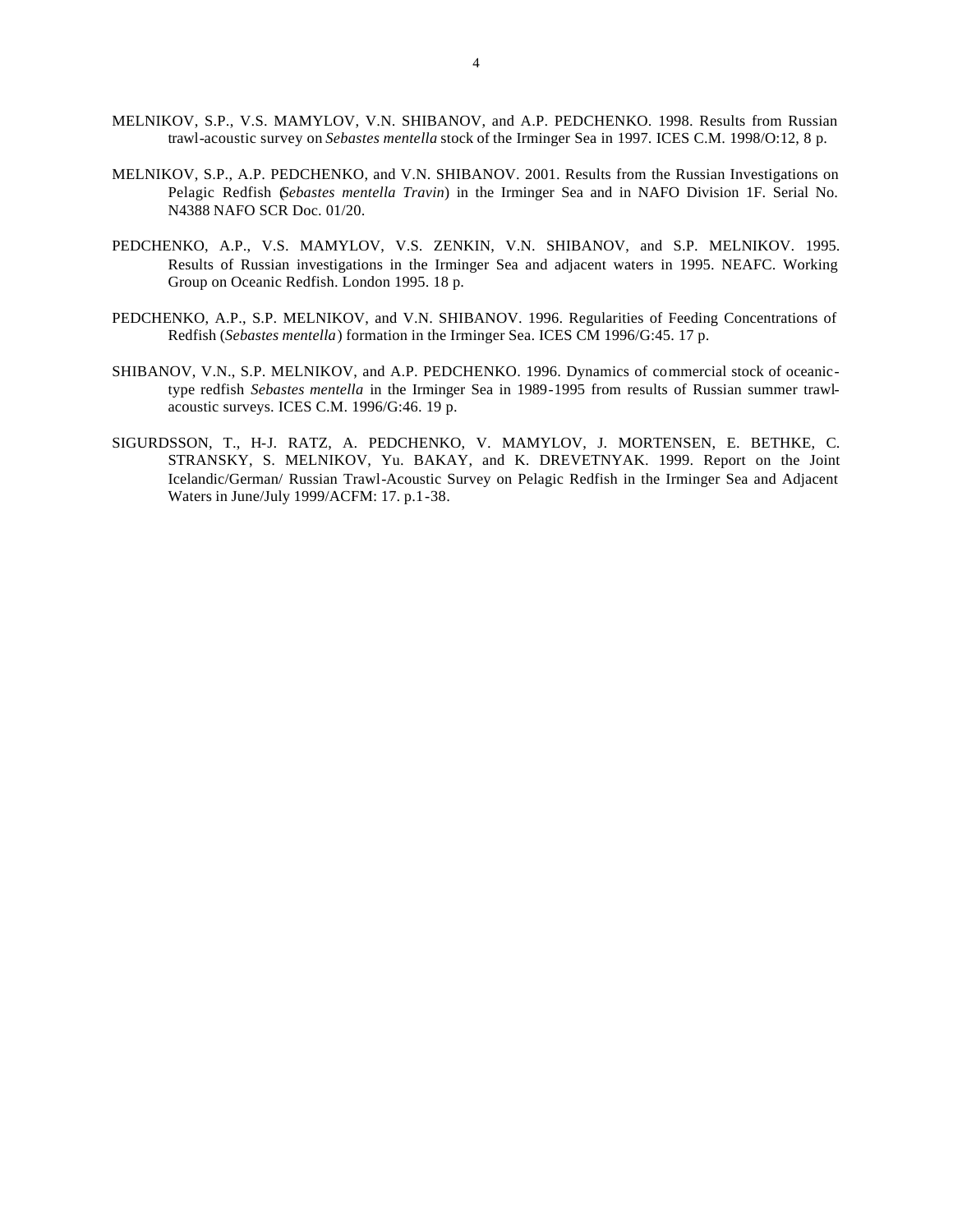| Country                     | Year |                 |        |                  |      |                  |                 |      |            |            |                  |            |                 |      |                 |  |
|-----------------------------|------|-----------------|--------|------------------|------|------------------|-----------------|------|------------|------------|------------------|------------|-----------------|------|-----------------|--|
|                             |      | 1960            | 1961   | 1962             |      | 1963             | 1964            |      | 1965       | 1966       |                  | 1967       | 1968            |      | 1969            |  |
| Greenland                   |      | 154             | 148    | 122              |      | 139              | 142             |      | 192        | 183        |                  | 65         | 30              |      | 10              |  |
| Germany                     |      | 5772            | 12909  | 8339             |      | 7183             | 4116            |      | 4971       | 5795       |                  | 2817       | 3619            |      | 1541            |  |
| <b>DDR</b>                  |      |                 |        |                  |      |                  |                 |      | 31         | 145        |                  |            | 5               |      | 2               |  |
| Iceland                     |      | 3772            | 601    | 684              |      |                  | 134             |      |            | 100        |                  | 40         |                 |      |                 |  |
| Russia                      |      |                 |        |                  |      |                  |                 |      |            |            |                  |            | 68              |      |                 |  |
| U. Kingdom                  |      | 138             | 27     | 74               |      | 81               | 108             |      | 22         | 93         |                  | 1          | 3               |      |                 |  |
| <b>Total</b>                |      | 9836            | 13685  | 9219             |      | 7403             | 4500            |      | 5216       | 6316       |                  | 2923       | 3712            |      | 1553            |  |
|                             |      |                 |        |                  |      |                  |                 |      |            |            |                  |            |                 |      |                 |  |
| Country                     |      |                 |        |                  |      |                  | <b>Year</b>     |      |            |            |                  |            |                 |      |                 |  |
|                             |      | 1970            | 1971   | 1972             |      | 1973             | 1974            |      | 1975       | 1976       |                  | 1977       | 1978            |      | 1979            |  |
| Faroe Is.                   |      |                 |        | 5                |      |                  |                 |      |            |            |                  |            |                 |      | $\overline{30}$ |  |
| Greenland                   |      | 3               | 6      | $\mathbf{1}$     |      | 134              | 232             |      | 123        | 65         |                  | 5          | 23              |      | 26              |  |
| France                      |      |                 |        |                  |      |                  |                 |      |            |            |                  |            |                 |      |                 |  |
| Germany                     |      | 2156            | 1574   | 841              |      | 829              | 401             |      | 1847       | 2227       |                  | 14039      | 3152            |      | 2058            |  |
| <b>DDR</b>                  |      | 44              |        |                  |      |                  |                 |      |            |            |                  |            |                 |      |                 |  |
| Norway                      |      |                 | 1      |                  |      | $\overline{4}$   | 3               |      | 3          | 21         |                  | 17         |                 |      |                 |  |
| Russia                      |      | 53              |        |                  |      |                  | 9               |      |            | 2875       |                  |            |                 |      |                 |  |
| U. Kingdom                  |      | 42              | 106    | 1                |      | 10               | 16              |      | 8          |            |                  |            |                 |      |                 |  |
| <b>Total</b>                |      | 2298            | 1687   | 848              |      | $\overline{977}$ | 661             |      | 1981       | 5188       | 14061            |            | 3175            |      | 2215            |  |
|                             |      |                 |        |                  |      |                  |                 |      |            |            |                  |            |                 |      |                 |  |
| Country                     |      |                 |        |                  |      |                  | Year            |      |            |            |                  |            |                 |      |                 |  |
|                             |      | 1980            | 1981   | 1982             |      | 1983             | 1984            |      | 1985       | 1986       |                  | 1987       | 1988            |      | 1989            |  |
|                             |      |                 |        |                  |      |                  |                 |      |            |            |                  |            |                 |      |                 |  |
| Greenland                   |      | $\overline{22}$ | 10     | 11               |      | 10               | $\overline{22}$ |      | 632        | 25         |                  |            | 8               |      | 7               |  |
| Germany                     |      | 3183            | 3391   | 2314             |      | 2525             | 1912<br>182     |      | 426<br>698 | 324<br>603 |                  | 277<br>386 | 591<br>51       |      | 331             |  |
| Japan<br><b>Total</b>       |      | 3205            | 3401   | 2325             |      | 2535             | 2116            |      | 1756       | 952        |                  | 663        | 650             |      | 338             |  |
|                             |      |                 |        |                  |      |                  |                 |      |            |            |                  |            |                 |      |                 |  |
| $\overline{\text{Country}}$ |      |                 |        |                  |      |                  | Year            |      |            |            |                  |            |                 |      |                 |  |
|                             | 1990 | 1991            |        | 1992             | 1993 | 1994             |                 | 1995 | 1996       |            | 1997             | 1998       |                 | 1999 | 2000            |  |
| $\overline{\text{Canada}}$  |      |                 |        |                  |      |                  |                 | 608  |            |            | 111              |            |                 |      |                 |  |
| Greenland                   | 30   | 12              |        | $\,8\,$          | 32   | 13               |                 | 12   |            | 19         | 16               |            | 39              | 61   |                 |  |
| Germany                     | 104  |                 | $\tau$ |                  |      | 74               |                 |      |            |            |                  |            |                 | 154  | 4475            |  |
| Iceland                     |      |                 |        |                  |      |                  |                 | 751  |            |            |                  |            |                 |      |                 |  |
| Norway                      |      |                 |        | 114              |      |                  |                 |      |            |            |                  |            |                 |      | 113             |  |
| Spain                       |      |                 |        |                  |      |                  |                 |      |            |            |                  |            |                 |      | 32              |  |
| Russia                      |      |                 |        |                  |      |                  |                 |      |            |            |                  |            |                 |      | 5130            |  |
| Estonia                     |      |                 |        |                  |      |                  |                 |      |            |            |                  |            |                 |      | 140             |  |
| Lithuania                   |      |                 |        |                  |      |                  |                 |      |            |            |                  |            |                 |      | 430             |  |
| <b>Total</b>                | 134  | $\overline{19}$ |        | $\overline{122}$ | 32   | 87               |                 | 1371 |            | 19         | $\overline{127}$ |            | $\overline{39}$ | 215  | 10320           |  |
|                             |      |                 |        |                  |      |                  |                 |      |            |            |                  |            |                 |      |                 |  |

TABLE 1**.** Nominal catches by country (tons) of redfish in Div. 1F, 1960-2000. STATLANT 21A.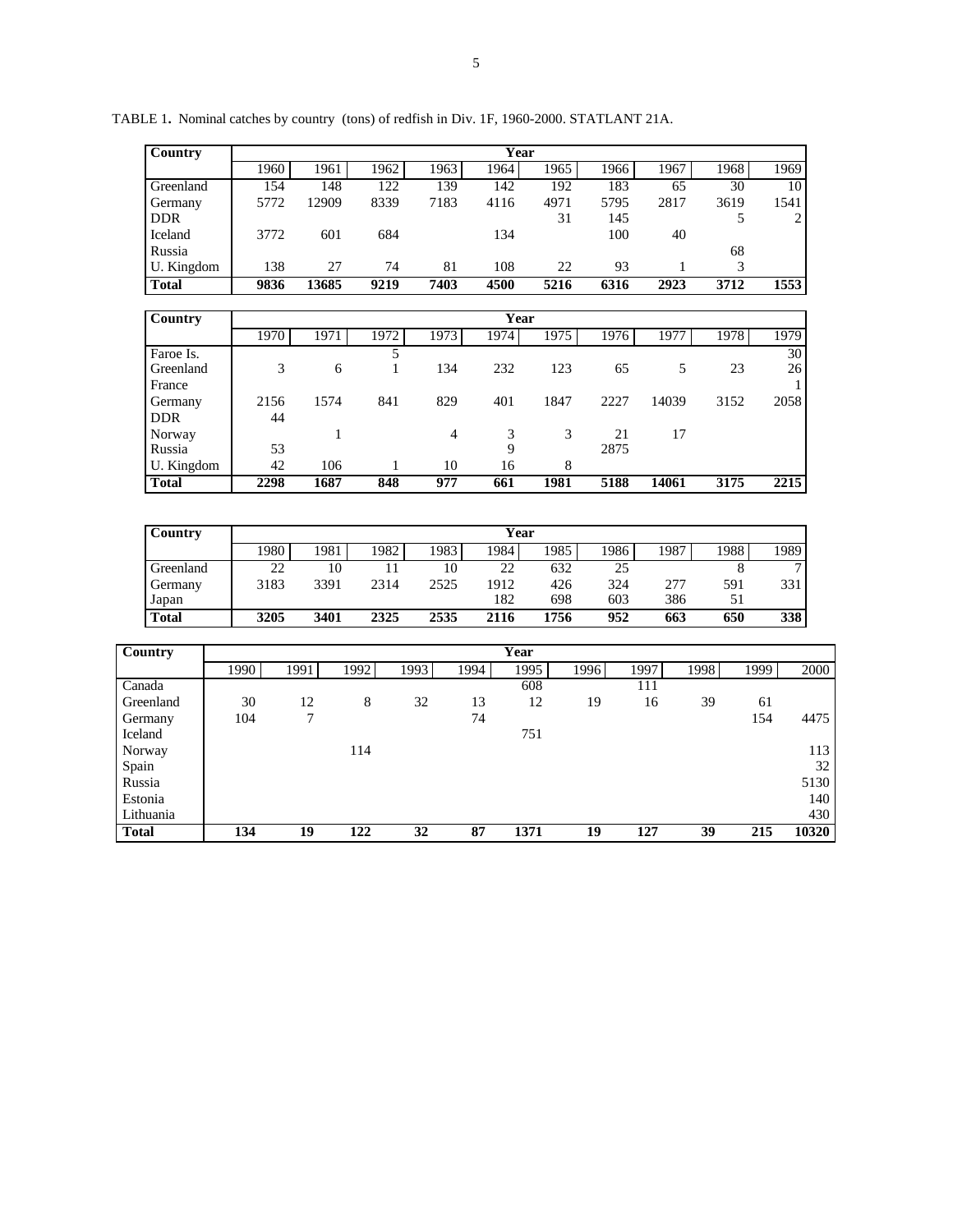| Length,        |              | <b>NEAFC</b>             | <b>NAFO</b>              |                          |  |  |
|----------------|--------------|--------------------------|--------------------------|--------------------------|--|--|
| cm             | <b>Males</b> | Females                  | <b>Males</b>             | <b>Females</b>           |  |  |
| 22             | 0.2          | $\overline{\phantom{a}}$ | $\overline{\phantom{a}}$ | $\overline{\phantom{a}}$ |  |  |
| 23             | 0.2          | 0.3                      | 0.2                      | 0.3                      |  |  |
| 24             | 0.3          | $\overline{\phantom{a}}$ | 0.3                      | 0.7                      |  |  |
| 25             | 0.7          | 1.7                      | 0.3                      | $0.4\,$                  |  |  |
| 26             | 0.5          | 0.3                      | 0.5                      | $1.1\,$                  |  |  |
| 27             | $0.8\,$      | 4.0                      | 1.1                      | 1.7                      |  |  |
| 28             | 1.9          | 2.3                      | 1.2                      | 1.6                      |  |  |
| 29             | 2.4          | 2.6                      | 2.6                      | 3.8                      |  |  |
| 30             | 3.4          | 4.5                      | 2.9                      | 5.4                      |  |  |
| 31             | 4.7          | 4.0                      | 4.4                      | 5.7                      |  |  |
| 32             | 5.6          | 5.1                      | 7.2                      | 3.9                      |  |  |
| 33             | 5.1          | 4.3                      | 14.0                     | 5.8                      |  |  |
| 34             | 17.3         | 5.4                      | 19.5                     | 10.9                     |  |  |
| 35             | 15.4         | 8.2                      | 17.9                     | 14.6                     |  |  |
| 36             | 16.6         | 12.5                     | 13.1                     | 16.5                     |  |  |
| 37             | 10.3         | 13.9                     | $7.5\,$                  | 12.6                     |  |  |
| 38             | 7.5          | 12.2                     | 4.7                      | 7.4                      |  |  |
| 39             | 3.7          | 9.9                      | 1.7                      | 4.7                      |  |  |
| 40             | 1.5          | 6.5                      | 0.7                      | $2.2\,$                  |  |  |
| 41             | 0.8          | 1.4                      | 0.1                      | 0.5                      |  |  |
| 42             | 0.3          | 0.3                      |                          |                          |  |  |
| 43             |              | 0.6                      |                          |                          |  |  |
| 44             | 0.3          |                          |                          |                          |  |  |
| 45             | 0.2          |                          |                          |                          |  |  |
| Length, av. cm | 34.6         | 35.1                     | 34.0                     | 34.4                     |  |  |

TABLE 2. Size distribution of *Sebastes mentella* in the NAFO and NEAFC Convention areas as provided by the international trawl-acoustic survey in 2001.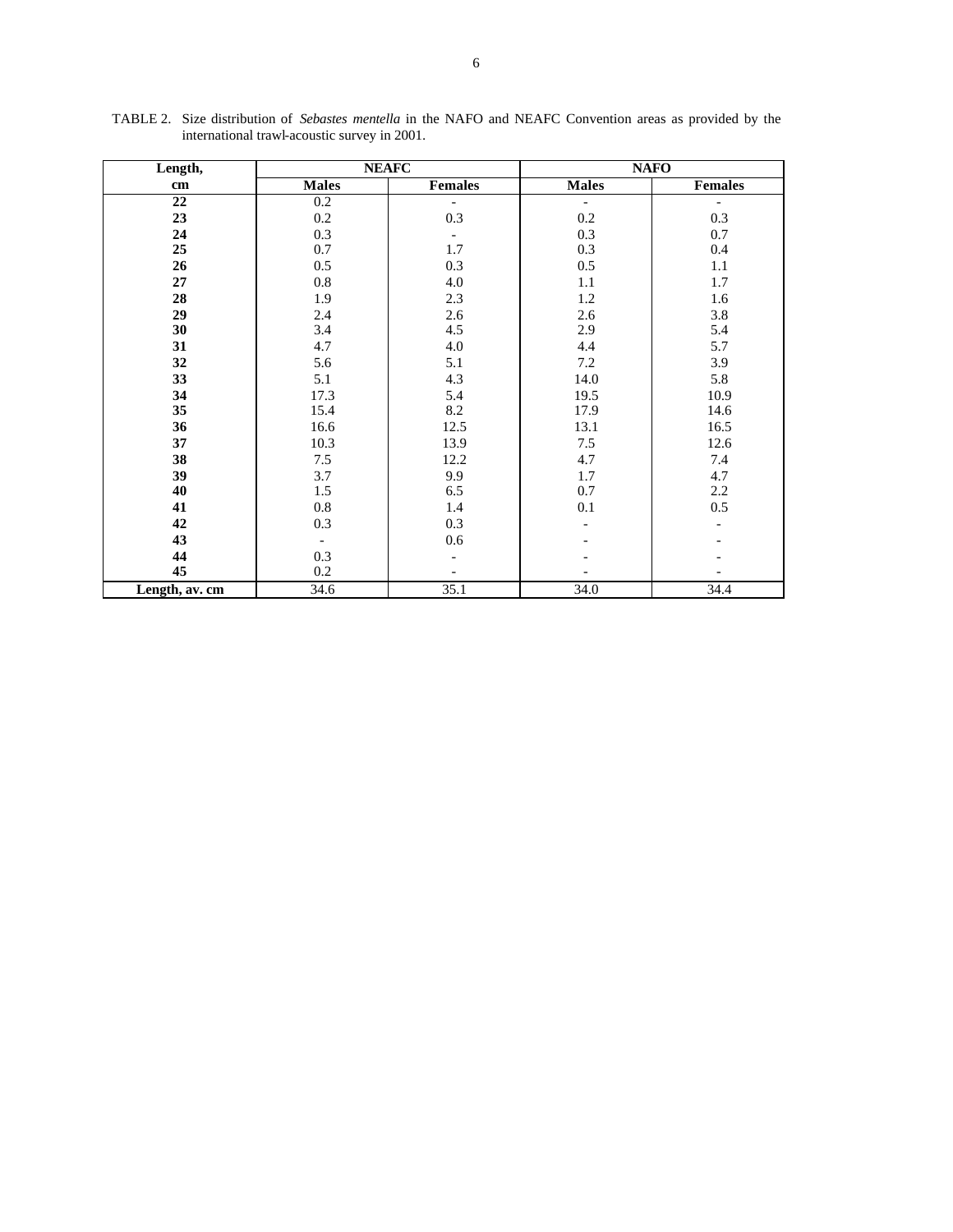

Fig. 1. Mean monthly and mean yearly (marked) anomalies of the sea surface temperatures over the feeding area (a). Aggregations of feeding redfish  $Sa>10m^2/nm^2$  at 0-500 m (shading) and 4°C isotherms at 200 m in the Irminger Sea, June-July 1994-1999 (b-f).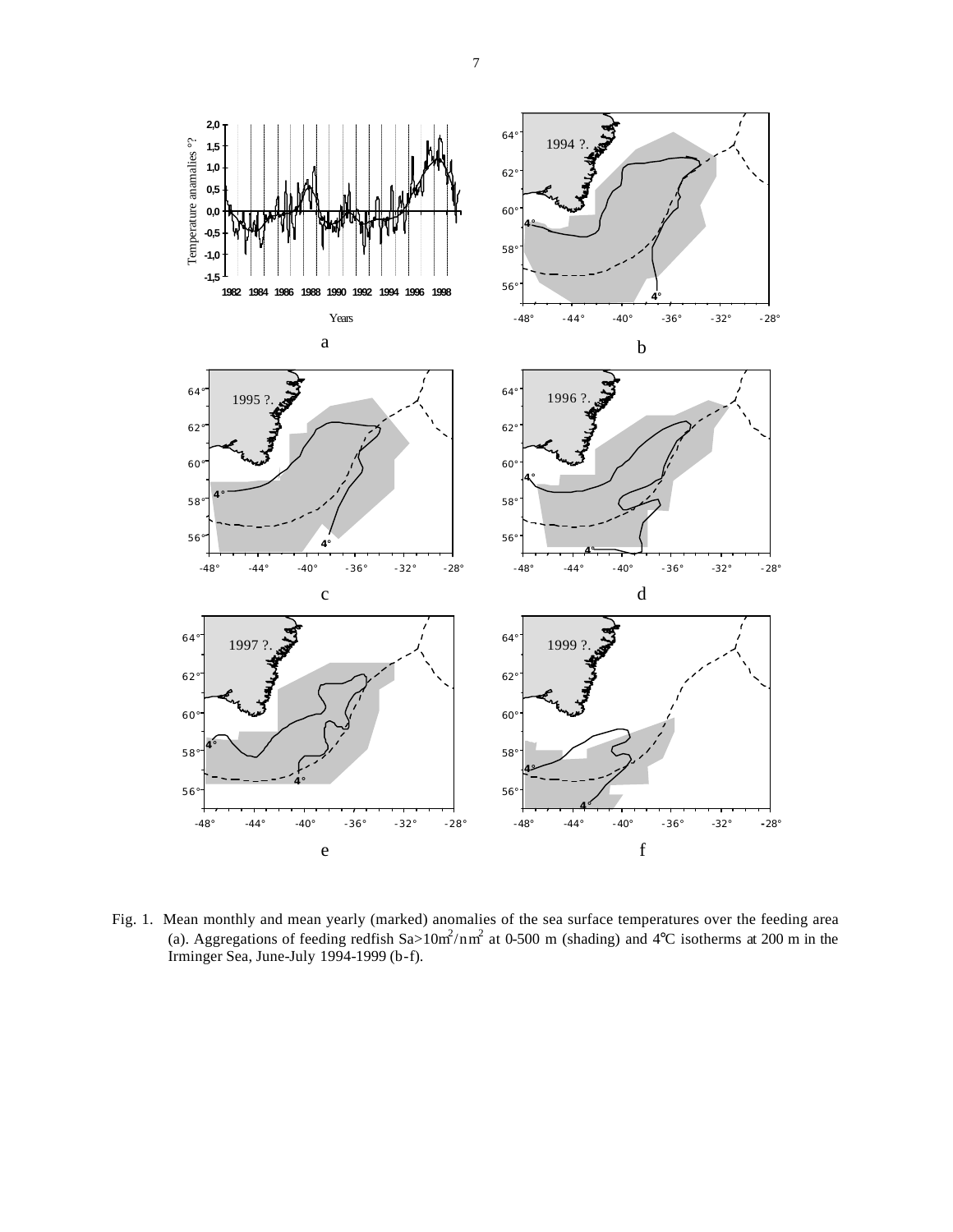

Fig. 2. Mean values of area back scattering strength  $(m^2/nm^2)$  in June/July 2001 at depths between 0-500 m within statistical rectangles.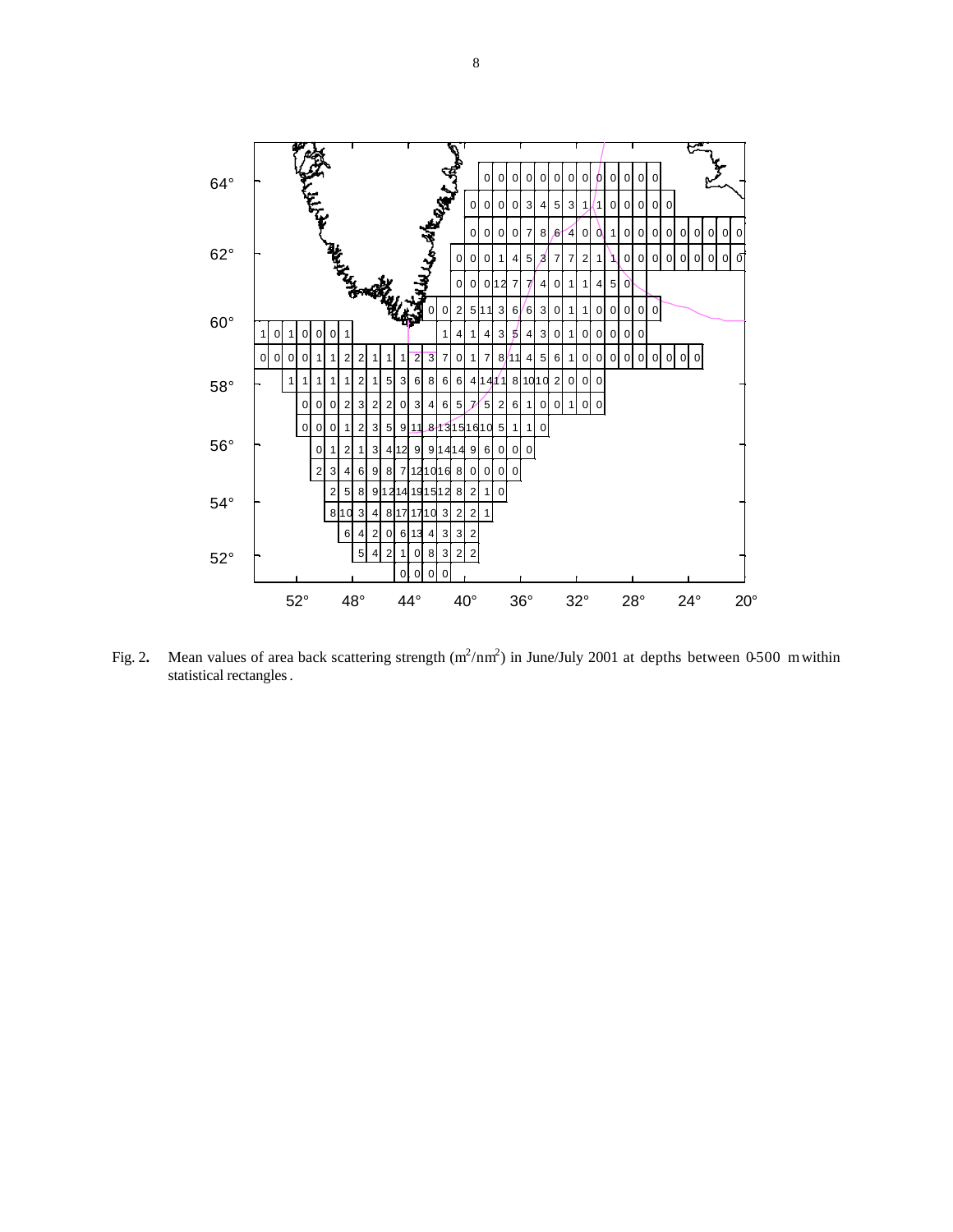

Fig. 3. Russian fleet monthly position in the Irminger and Labrador Sea in 2000, by months.